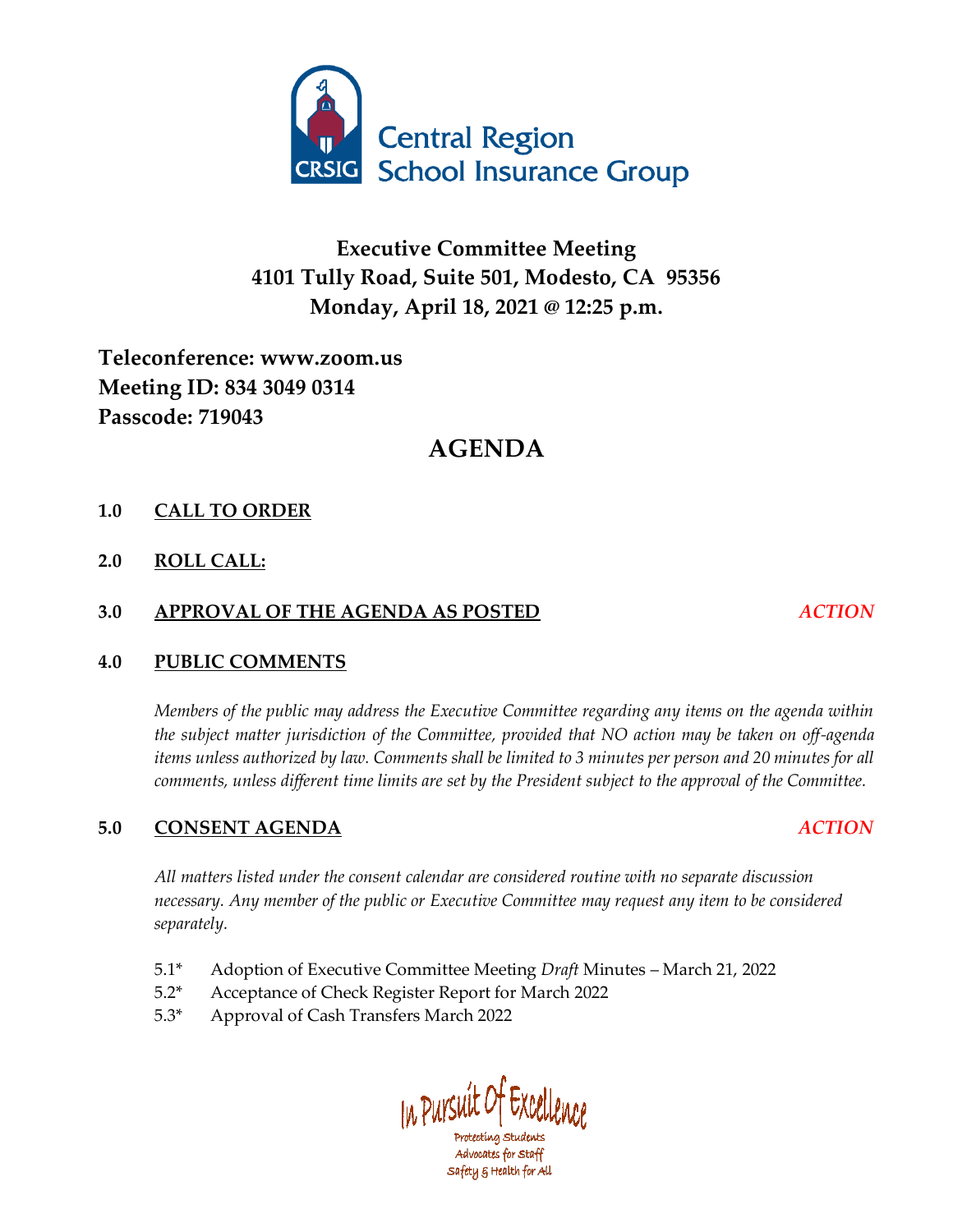#### **6.0 PRESENTATIONS/ACTION ITEMS**

#### 6.1\* **Adoption of the 2022/23 Actuarial Studies** *ACTION*

Mike Harrington from Bickmore will present the results of the 2022/23 Actuarial Studies for adoption:

- a. Workers' Compensation
	- 1. 2022/23 Funding Study
	- 2. 2022/23 Experience Modification Factors
- b. Property & Liability
	- 1. 2022/23 Funding Study
	- 2. 2022/23 P&L Deductible Credit Factors

#### **7.0 DISCUSSION / INFORMATION ITEMS** *INFORMATION*

- 7.1\* **Preliminary 2022/23 Operating Budget** *– The Executive Director will present the preliminary operating budget for review and discussion by the Committee.*
- 7.2\* **Preliminary 2022/23 Workers' Compensation Rates** *– The Executive Director will present preliminary rates fo review and discussion by the Committee.*
- 7.3\* **Preliminary 2022/23 Property & Liability Rates** *– The Executive Director will present preliminary rates for review and discussion by the Committee.*
- 7.4\* **Preliminary Dental & Vision Rates –** *Terri Ezaki and Leann Dessaussois from EPIC will discuss the proposed renewal rates effective October 1, 2022 and information on the program & services provided.*
- 7.5\* **2022/23 Proposed Meeting Dates** *– The Executive Committee should review and discuss the proposed Executive Committee and Board of Director meeting dates for the 2022/23 Fiscal Year.*

\* Denotes attachments included in the agenda.



Protecting Students Advocates for Staff safety & Health for All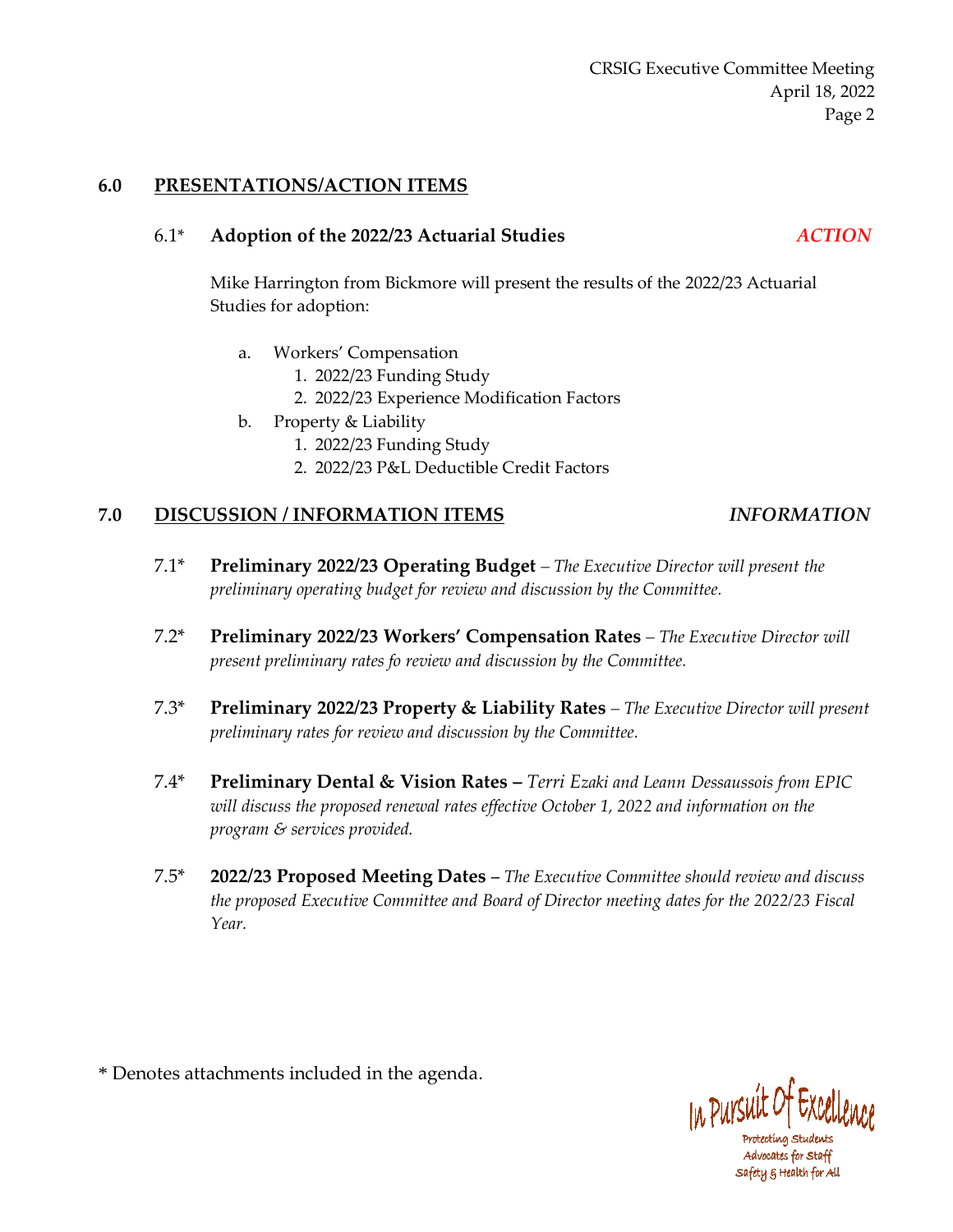#### **8.0 EXECUTIVE DIRECTOR REPORT** *INFORMATION*

8.1 This time is reserved for the Executive Director to address the Executive Committee regarding information items.

### **9.0 ADMINISTRATIVE REPORTS** *INFORMATION*

- 9.1\* RTW Specialist Report *Update on claim reporting and Return to Work Program*
- 9.2\* Chief Operations Officer Report *Update on CRSIG – Wide Loss Control Services*

## **10.0 EXECUTIVE COMMITTEE REPORT** *INFORMATION*

10.1 Comments and Requests – *Members will present comments and requests for discussion and direction.*

### **11.0 CLOSED SESSION**

## **11.1 WORKERS' COMPENSATION CLAIMS:** *ACTION*

| <b>ACTION</b> | <b>DISTRICT</b>                          | CLAM#        | <b>DATE OF</b><br><b>INJURY</b> |
|---------------|------------------------------------------|--------------|---------------------------------|
| Ratify        | Ceres Unified School District            | #CRSO-532990 | 03/17/2014                      |
| Ratify        | <b>Riverbank Unified School District</b> | #CRS20-00021 | 08/12/2019                      |
| Ratify        | Turlock Unified School District          | #CRS21-00177 | 03/15/2021                      |

## **12.0 ADJOURNMENT**

### *IMPORTANT NOTICES AND DISCLAIMERS:*

*Per Government Code 54954.2, persons requesting disability related modifications or accommodations, including auxiliary aids or services in order to participate in the meeting, are requested to contact Valerie Caratechea at Central Region School Insurance Group (CRSIG) at (209) 579-7535.*

*The Agenda packet will be posted on the CRSIG website at [www.crsig.c](http://www.crsig./)om. Documents and material relating to an open session agenda item that are provided to the CRSIG Executive Committee less than 72 hours prior to a regular meeting will be available for public inspection and copying at 4101 Tully Road, Suite 501, Modesto, CA 95356.*

\* Denotes attachments included in the agenda.



Protecting Students Advocates for staff safety & Health for All